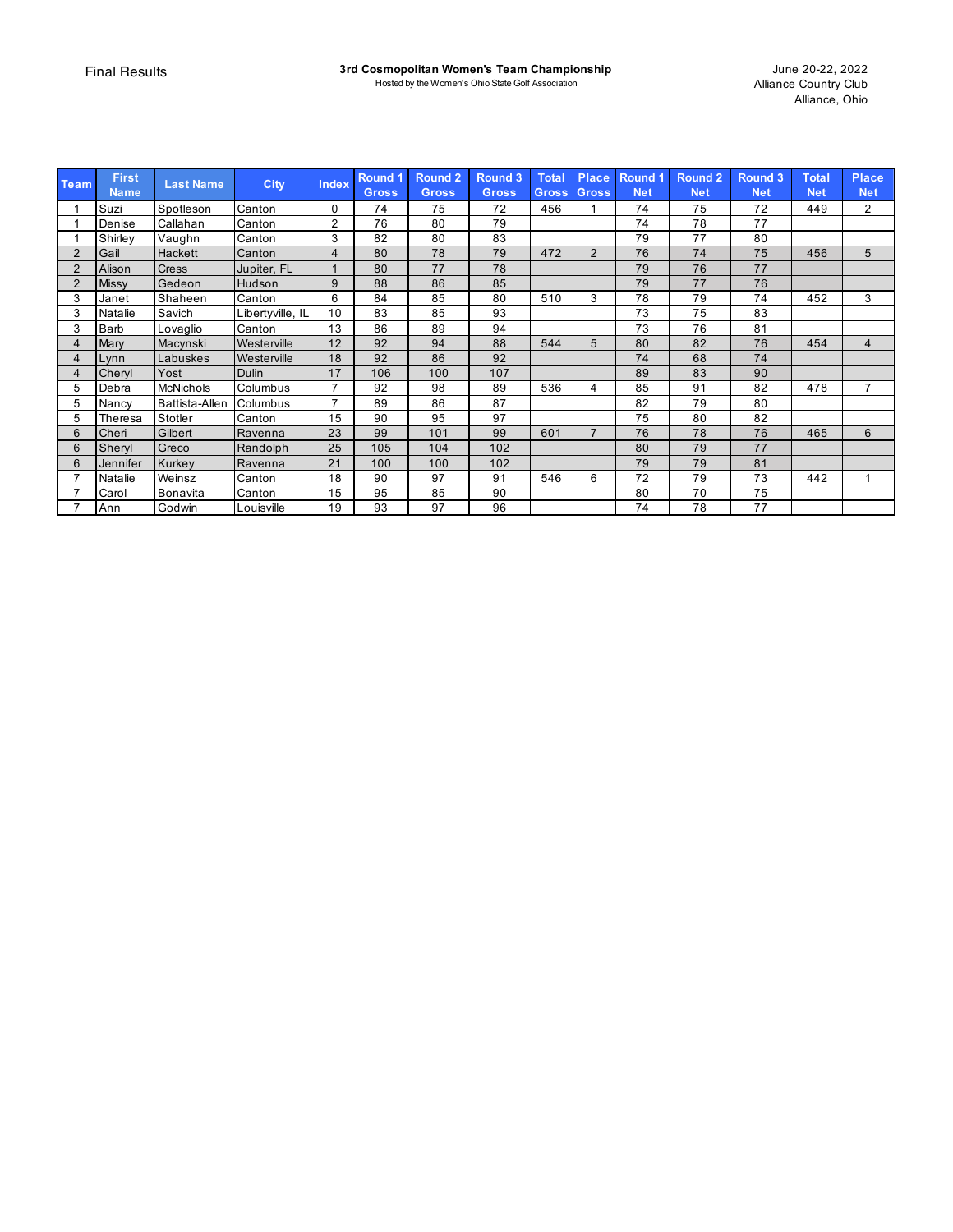|                 | <b>First Name Last Name</b> | City             | Round 1  | Round 2 |     | <b>Round 3   Total Gross</b> |
|-----------------|-----------------------------|------------------|----------|---------|-----|------------------------------|
| Suzi            | Spotleson                   | Canton           | 74       | 75      | 72  | 221                          |
| Denise          | Callahan                    | Canton           | 76       | 80      | 79  | 235                          |
| Alison          | <b>Cress</b>                | Jupiter, FL      | 80       | 77      | 78  | 235                          |
| Gail            | <b>Hackett</b>              | Canton           | 80       | 78      | 79  | 237                          |
| Shirley         | Vaughn                      | Canton           | 82<br>80 |         | 83  | 245                          |
| Janet           | Shaheen                     | Canton           | 84       | 85      |     | 249                          |
| <b>Missy</b>    | Gedeon                      | Hudson           | 88       | 86      | 85  | 259                          |
| Natalie         | Savich                      | Libertyville, IL | 83       | 85      | 93  | 261                          |
| Nancy           | Battista-Allen              | Columbus         | 89       | 86      | 87  | 262                          |
| <b>Barb</b>     | Lovaglio                    | Canton           | 86       | 89      | 94  | 269                          |
| Lynn            | Labuskes                    | Westerville      | 92       | 86      | 92  | 270                          |
| Carol           | <b>Bonavita</b>             | Canton           | 95       | 85      | 90  | 270                          |
| Mary            | Macynski                    | Westerville      | 92       | 94      | 88  | 274                          |
| Natalie         | Weinsz                      | Canton           | 90       | 97      | 91  | 278                          |
| Debra           | <b>McNichols</b>            | Columbus         | 92       | 98      | 89  | 279                          |
| Theresa         | <b>Stotler</b>              | Canton           | 90       | 95      | 97  | 282                          |
| Ann             | Godwin                      | Louisville       | 93       | 97      | 96  | 286                          |
| Cheri           | Gilbert                     | Ravenna          | 99       | 101     | 99  | 299                          |
| <b>Jennifer</b> | Kurkey                      | Ravenna          | 100      | 100     | 102 | 302                          |
| Sheryl          | Greco                       | Randolph         | 105      | 104     | 102 | 311                          |
| Cheryl          | Yost                        | <b>Dulin</b>     | 106      | 100     | 107 | 313                          |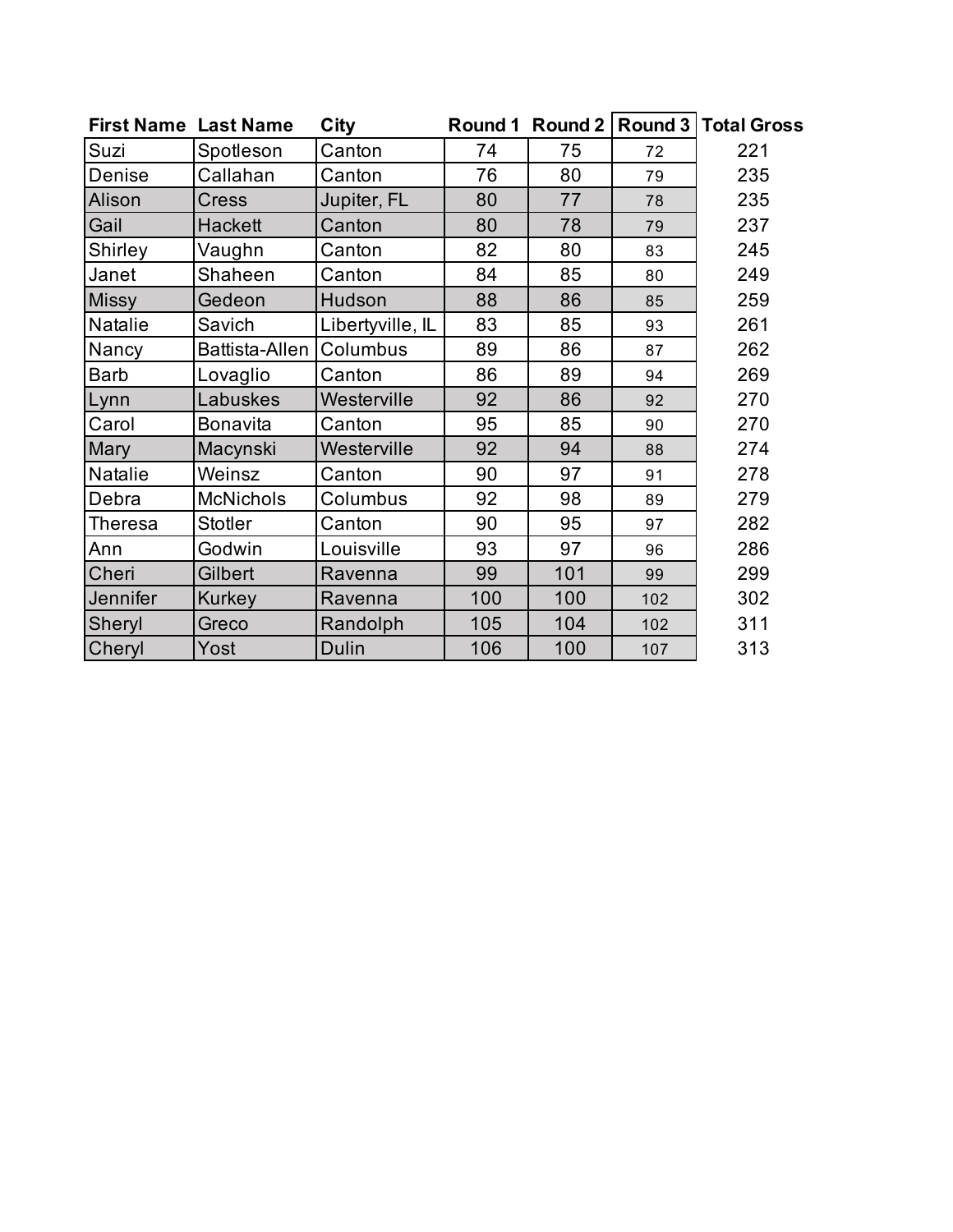| <b>First</b><br><b>Name</b> | <b>Last Name</b>      | <b>City</b>      | <b>Index</b>   | <b>Round</b><br><b>Gross</b> |    | <b>Round</b><br>$\mathbf{2}$<br><b>Gross</b> |    |
|-----------------------------|-----------------------|------------------|----------------|------------------------------|----|----------------------------------------------|----|
| Suzi                        | Spotleson             | Canton           | $\overline{0}$ | 74                           | 74 | 75                                           | 75 |
| Lynn                        | Labuskes              | Westerville      | 18             | 92                           | 74 | 86                                           | 68 |
| <b>Natalie</b>              | Weinsz                | Canton           | 18             | 90                           | 72 | 97                                           | 79 |
| Gail                        | <b>Hackett</b>        | Canton           | $\overline{4}$ | 80                           | 76 | 78                                           | 74 |
| Carol<br><b>Bonavita</b>    |                       | Canton           | 15             | 95                           | 80 | 85                                           | 70 |
| Callahan<br>Denise          |                       | Canton           | $\overline{2}$ | 76                           | 74 | 80                                           | 78 |
| Ann                         | Godwin                | Louisville       | 19             | 93                           | 74 | 97                                           | 78 |
| Barb                        | Lovaglio              | Canton           | 13             | 86                           | 73 | 89                                           | 76 |
| Cheri                       | <b>Gilbert</b>        | Ravenna          | 23             | 99                           | 76 | 101                                          | 78 |
| Janet                       | Shaheen               | Canton           | 6              | 84                           | 78 | 85                                           | 79 |
| <b>Natalie</b>              | Savich                | Libertyville, IL | 10             | 83                           | 73 | 85                                           | 75 |
| Alison                      | <b>Cress</b>          | Jupiter, FL      | 1              | 80                           | 79 | 77                                           | 76 |
| <b>Missy</b>                | Gedeon                | Hudson           | 9              | 88                           | 79 | 86                                           | 77 |
| <b>Shirley</b>              | Vaughn                | Canton           | 3              | 82                           | 79 | 80                                           | 77 |
| <b>Sheryl</b>               | Greco                 | Randolph         | 25             | 105                          | 80 | 104                                          | 79 |
| Theresa                     | <b>Stotler</b>        | Canton           | 15             | 90                           | 75 | 95                                           | 80 |
| <b>Mary</b>                 | Macynski              | Westerville      | 12             | 92                           | 80 | 94                                           | 82 |
| <b>Jennifer</b>             | Kurkey                | Ravenna          | 21             | 100                          | 79 | 100                                          | 79 |
| Nancy                       | <b>Battista-Allen</b> | Columbus         | $\overline{7}$ | 89                           | 82 | 86                                           | 79 |
| Debra                       | <b>McNichols</b>      | Columbus         | $\overline{7}$ | 92                           | 85 | 98                                           | 91 |
| <b>Cheryl</b>               | Yost                  | Dulin            | 17             | 106                          | 89 | 100                                          | 83 |